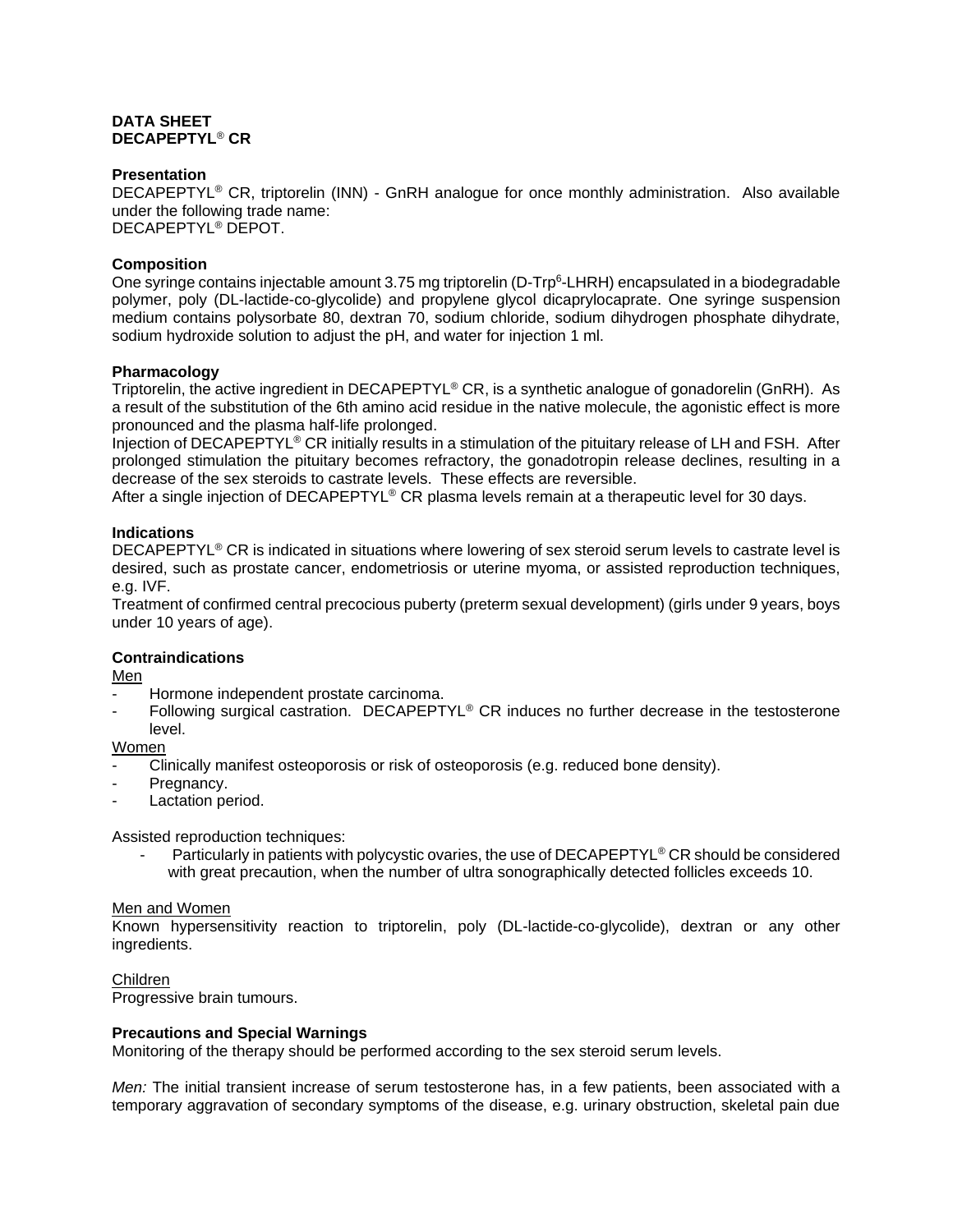to metastases, compression of the spinal cord, muscular fatigue and lymphatic oedema of the legs). The patient should be advised to consult the physician, if any of these symptoms aggravates. In the initial phase of therapy, supplementary administration of an appropriate antiandrogen agent should be considered as a means of diminishing the initial rise in testosterone and the deterioration in clinical symptoms.

*Women:* Potentially fertile women should be examined carefully before treatment to exclude pregnancy. Non hormonal methods of contraception should be employed during therapy and in case of endometriosis or myoma should be continued until menses are resumed. Women should not use preparations containing estrogens during the period of DECAPEPTYL® CR therapy. During treatment of uterine myoma, uterus and myoma size should be measured regularly by means of, for example, ultrasonography. Unproportionally rapid reduction of uterus volume in comparison with that of myoma has, in a few cases, caused bleeding and sepsis. Since menses should stop during DECAPEPTYL® CR treatment the patient should be instructed to notify her physician if regular menstruation persists.

*Children:* The chronological age at the beginning of therapy should be under 9 years in girls and under 10 years in boys. After finalizing the therapy, development of puberty characteristics will occur. Information with regards to future fertility is still limited. In most girls menses will start on average one year after ending the therapy, which in most cases is regular. Special forms of precocious puberty (pseudo-precocious puberty and gonadotrophin-independent precocious puberty) should be precluded.

Allergic and anaphylactic reactions have been reported in adults and children. These include both local site reactions and systemic symptoms. The pathogenesis could not be elucidated. A higher reporting rate was seen in children.

### **Pregnancy and Lactation**

In animal tests no teratogenic effects have been detected. In humans, there is insufficient experience. Therefore, pregnancy should be excluded prior to initiation of therapy. There are insufficient data relating to the use of DECAPEPTYL® CR during lactation.

#### **Side Effects**

The pharmacological side effects owing to the suppression of hormone production include *in men*: Hot flushes, impotence, loss of libido, and in rare cases gynaecomastia and testicular atrophy; *in women*: Hot flushes, bleeding or spotting, vaginal dryness and/or dyspareunia. As a consequence of the lowered estrogen levels, slight trabecular bone loss may occur. However, this is recovered generally within 6-9 months after treatment has been discontinued.

Other possible side effects include *in men*: Depressive mood, increased enzyme activity (LDH,  $\gamma$ GT, SGOT, SGPT) and thrombophlebitis. One patient suffered a pulmonary embolism. *In women*: Depressive mood, loss of libido, sporadically elevated enzyme levels (LDH,  $\gamma$ GT, SGOT, SGPT), slight rise in serum cholesterol, paraesthesia, and visual disturbances.

Assisted reproduction techniques: Since here exogenous gonadotropins are also injected, the symptoms of hormonal deprivation do not last more than a couple of days. In order to recognize ovarian hyperstimulation as soon as possible, careful monitoring of follicular growth is necessary. In men and women:

Hypersensitivity reactions (e.g. itching, skin rash, fever, anaphylaxis) may occur in individual cases. Hypersensitivity reactions have also been observed after the administration of dextran. In rare cases there may be temporary pain at the injection site.

In general, the side effects are mild and disappear after treatment has been stopped.

Children:

In children, occasionally bleedings and discharge, vomiting, nausea and anaphylaxis may occur.

#### **Dosage and Administration**

One syringe of DECAPEPTYL<sup>®</sup> CR is injected once every 28 days either subcutaneously (e.g. in the skin of the abdomen, the buttock or thigh) or intramuscularly. The injection site should be changed.

#### Men

Therapy of prostate carcinoma: It is important that the 4-week cycle be observed. As a diagnostic: It can be generally clarified after 3 months treatment whether the prostate cancer is androgen dependent or not. If so, administration can be continued.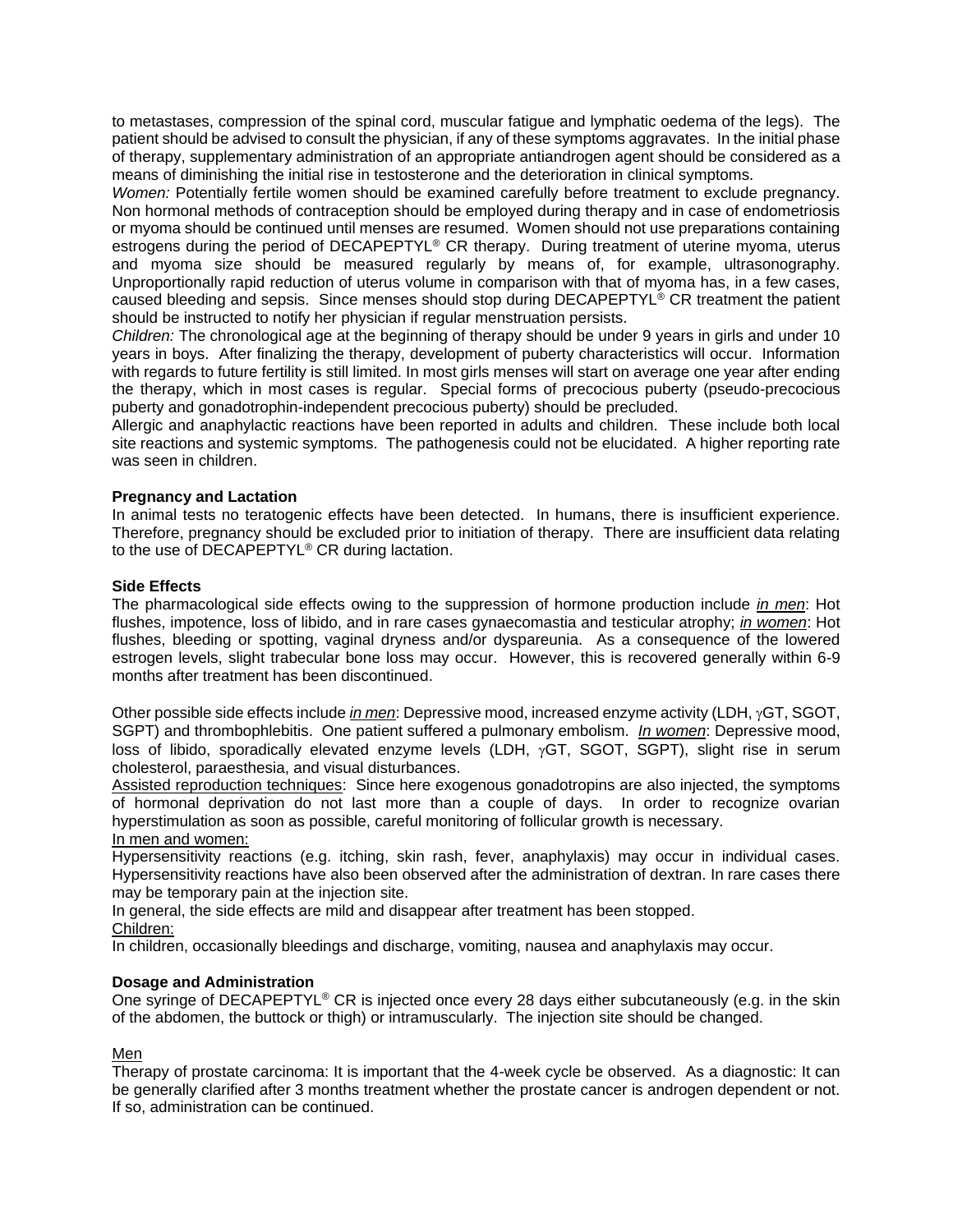#### Women

Uterine myoma and endometriosis:

In view of the possible effect on bone density, therapy should not exceed a 6-month period. Assisted reproduction techniques:

Single administration on cycle days 2 or 3 (follicular phase) or cycle day 22 (luteal phase). Children:

Treatment starts with the injection of one syringe each*,* equivalent to 3.75 mg triptorelin, on days 0, 14, and 28. Thereafter one injection follows every 4 weeks. Should the effect be insufficient, the injections may be given every 3 weeks. Dosing should be based on body weight. Children weighing less than 20 kg receive 1.875 mg (half dose), children between 20 and 30 kg receive 2.5 mg (2/3 dose), and children with more than 30 kg body weight are given 3.75 mg triptorelin (full dose).

Treatment should be stopped if a bone maturation of older than 12 years in girls and older than 13 years in boys has been achieved.

#### **Interactions**

No interactions with other drugs have been reported.

#### **Shelf-life**

3 years Reconstituted suspension must be applied immediately after preparation as per instructions.

#### **Special Precautions for Storage**

DECAPEPTYL<sup>®</sup> CR has to be stored between 2-8  $^{\circ}$ C and transported only in a refrigeration chain.

#### **Presentation and Package Size**

Powder: Pre-filled syringe Solvent: Pre-filled syringe Pre-filled syringes (borosilicate glass type I, clear) with a connector (polypropylene), black chlorobutyl rubber stopper (plunger stopper, type I) and injection needle for intramuscular injection.

Pack sizes: 1 pre-filled syringe (powder) plus 1 pre-filled syringe (solvent)

3 pre-filled syringes (powder) plus 3 pre-filled syringes (solvent)

#### **Manufacturer**

Ferring GmbH Wittland 11 24109 Kiel **Germany** 

### **INSTRUCTIONS FOR USE**

#### **Important Information**:

- 1. Store DECAPEPTYL<sup>®</sup> CR in the packaging in the refrigerator.
- 2. Make sure to inject DECAPEPTYL<sup>®</sup> CR immediately after reconstitution.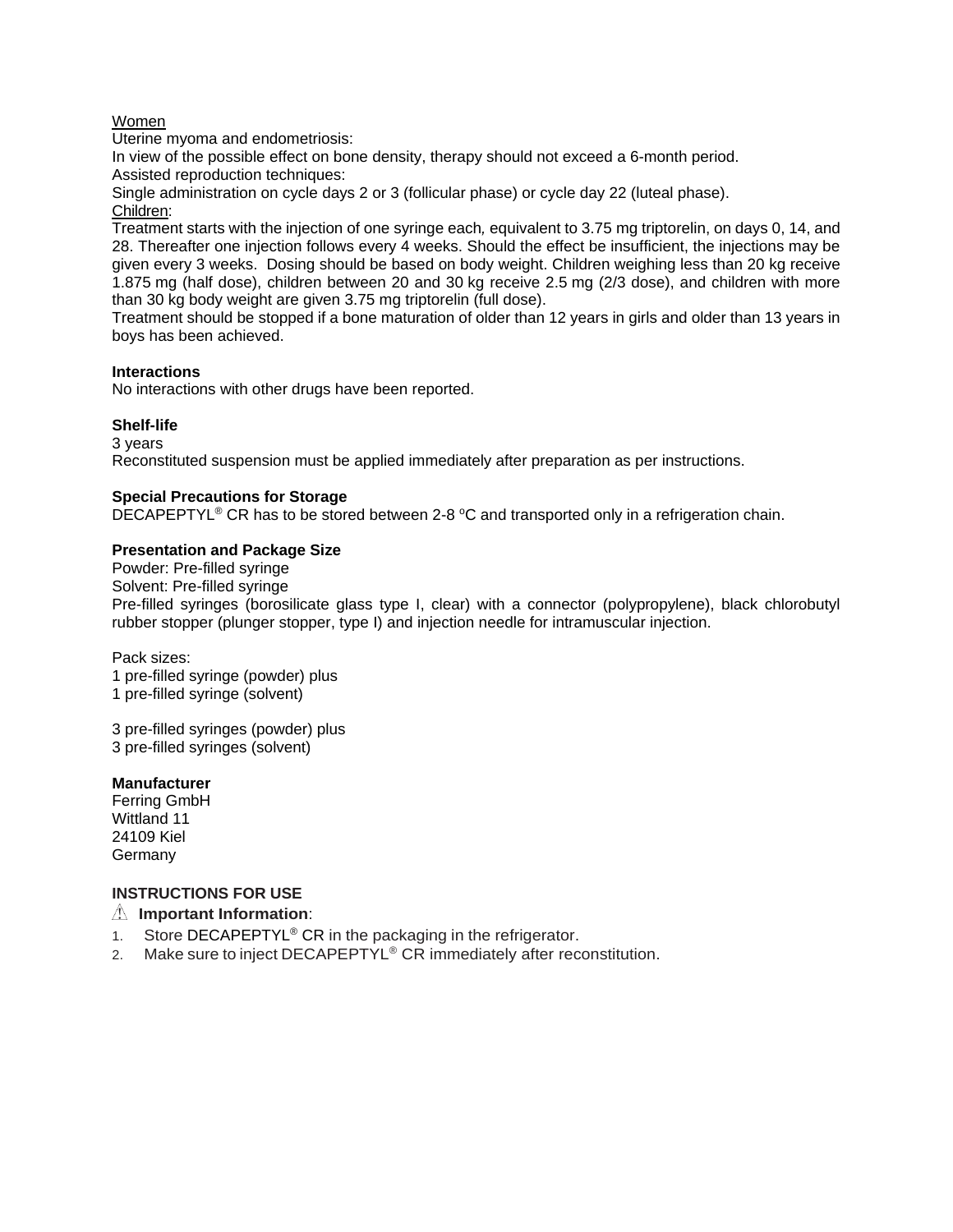## **Overview of the DECAPEPTYL® CR components:**



\*Only an injection needle for intramuscular injection is co-packed with the product.

## **1. Preparation**

To ensure correct preparation of the suspension, the following instructions must be strictly followed:

 $\mathbf{A}$   $\mathbf{B}$   $\mathbf{C}$ 

- Take the package of DECAPEPTYL® CR from the refrigerator.
- Open the connector package and take out the connector.
- **Make sure not to touch the threads in theconnector.**
- Twist the cap off the syringe with powder. Hold the syringe with the tip pointing upwards to prevent spilling any powder.
- **Make sure not to push the injection rod.**
- Screw the syringe with the powder onto one of the threads in the connector until it comes to a stop.
- **Always attach the syringe with powder to the connector before attaching the syringe with liquid**





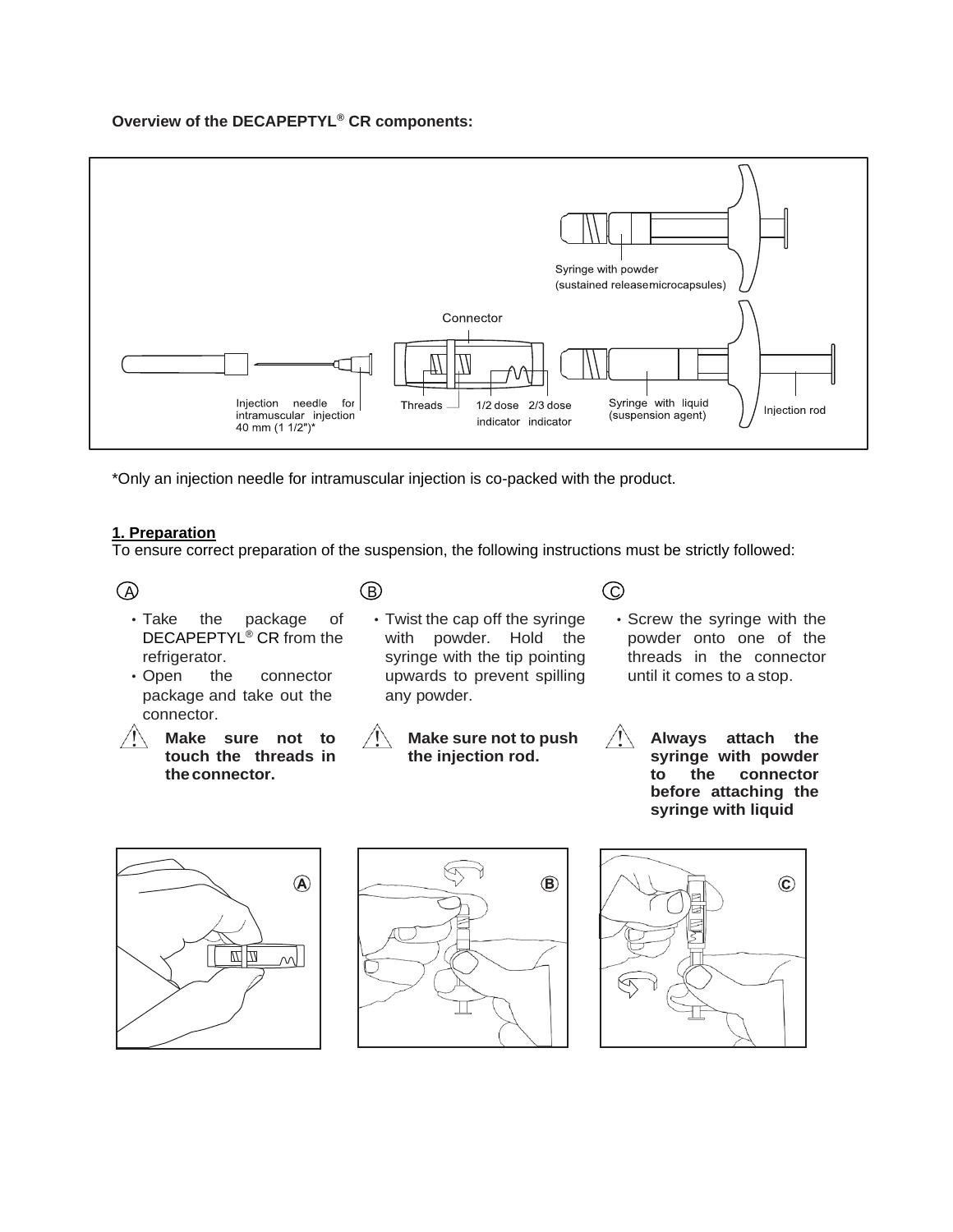D E

• Twist the cap off the syringe with the liquid. Hold the syringe with the tip pointing upwards to prevent spilling any liquid.

**Make sure not to push the injection rod.**

• Screw the syringe with the liquid onto the other thread in the connector until it comes to a stop.

**CONTINUED ON BACK PAGE TURN OVER**







The following information is intended for healthcare professionals only:

### **2. Reconstitution**

To mix the suspension:

- Inject all the liquid into the syringe with the powder.
- Slowly push the suspension back and forth into the two syringes until it is homogenously milky white to faintly yellow. Take care to hold the syringes straight; do not bend.